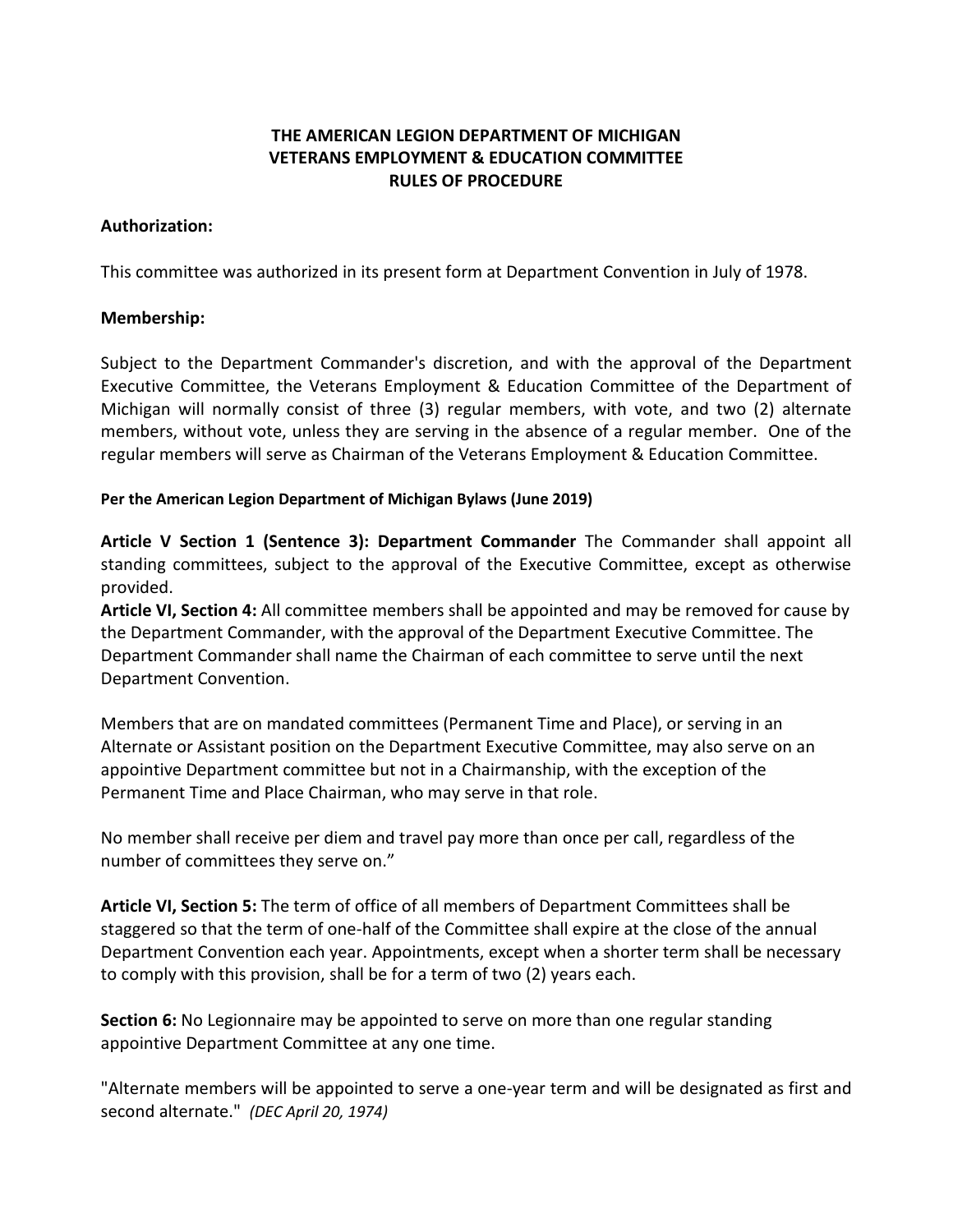At the first meeting of the new term, the Veterans Employment & Education Committee will elect one of its members to serve as Vice Chairman and one to serve as Secretary during that term of office. The Vice Chairman shall assume all duties of the Chairman in that person's absence.

## **Purpose:**

The purpose of the Veterans Employment & Education Committee is to initiate action concerning all matters affecting the economic well-being of veterans and/or the re-establishment of all war veterans returning to civilian life after a period of active service in the Armed Forces of the United States; to keep the Department Commander and the Department Executive Committee informed concerning all developments affecting the economic welfare of veterans.

To survey, study and recommend solutions on problems relating to employment, unemployment, underemployment, re-employment and workers compensation of all war veterans who seek or have attachment to the labor force, public or private.

The Veterans Employment & Education Committee shall also study all questions involved in the protection of preferential rights of veterans in Civil Service.

The Committee shall also study and secure a more rigid enforcement and broad exten-sion of federal, state and municipal civil service, and adequate preference for veterans by legislation.

#### **Meetings:**

**(Per the Department Bylaws) Article VIII, Section 2: Expenses -** No Department officer or member of any committee shall be paid or reimbursed from the funds of the Department for any travel or other expense incurred upon Department business, unless a travel order or other suitable order, duly Called by the Department Commander or duly signed by the Department Adjutant, shall accompany the order for payment thereof.

| <b>Meeting Schedule:</b>          | Member  | Chairman   |
|-----------------------------------|---------|------------|
| <b>Fall Leadership Conference</b> | One day | Three days |
| Department Convention             | One day | Three days |

#### **Special Meetings:**

Necessary special meetings may be held at Department Headquarters, via telephone conference, or internet conference capability (provided all members can hear each member during proceedings), with no mileage nor per diem authorized. Lunch may be provided by Committee funds with prior approval of the Department Commander. *(Rev 3.12.17)*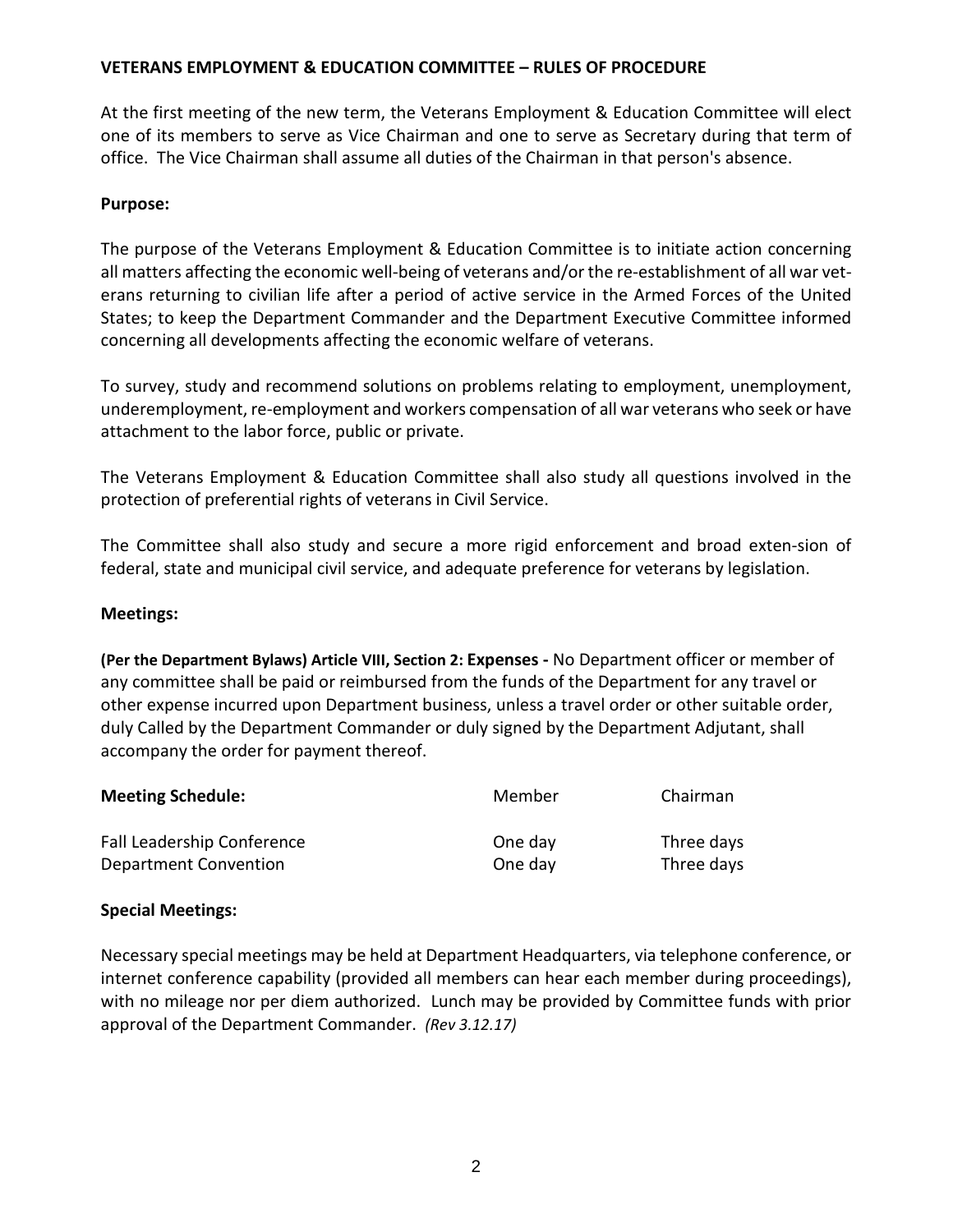### **Per diem and/or mileage:**

Per diem and/or mileage, if any, and only upon the authority of the Department Commander, shall be in accordance with current published Department policy, as recommended by the Department Finance Committee and approved by the Department Executive Committee.

## **VETERANS EMPLOYMENT & EDUCATION COMMITTEE – RULES OF PROCEDURE – CONT.:**

### **Minutes:**

Written minutes of each meeting shall be recorded by the Secretary and shall constitute the Chairman's report to the Department Executive Committee or the delegates to the Department Convention and will be included in the next official proceeding of the meeting, conference or convention, thereby being made a permanent record for retention at the Department office. Minutes of any special meetings, adoption of motions or resolutions approved at any time occurring between Department meetings, conferences or convention shall be incorporated into the next official proceedings. Recommendations and/or resolutions must be presented in proper form to the Department Executive Committee or delegates at the Department Convention.

### **Transacting Business:**

The committee may transact business by mail, telephone, e-mail, and other technologies including, but not limited to, Skype, Facetime, conference calls, and webinar/video chat, provided all members see/hear all votes made. If an e-mail vote is implemented, each response must be forwarded to all members of the Committee. If standard mail, the voting shall be considered closed at the end of seven (7) business days provided a majority of members of the committee have returned to the Chairman their votes by that time, or it shall be considered closed at anytime prior thereto and when all the members have returned their votes. Other technical votes include a telephone conference or web conference provided each member can see and/or hear each other members' votes. In the event one-third (1/3) members of the committee objects in writing, the matter shall not be decided and will be considered as the first order of business at the next regular meeting or special meeting and the Chairman shall notify the committee of the action taken. *(DEC 3.12.17, 6.24.18 Res 18-C-15)* 

#### **Program promotion:**

Complete information is included in the annual Program Guidepost insert to the October issue of the Michigan Legionnaire. Applications available upon request from Depart-ment.

The Chairman and Committee shall plan and implement the program of the Veterans Employment & Education Committee to be presented at the Department Executive Committee meeting for approval in the fall of each year.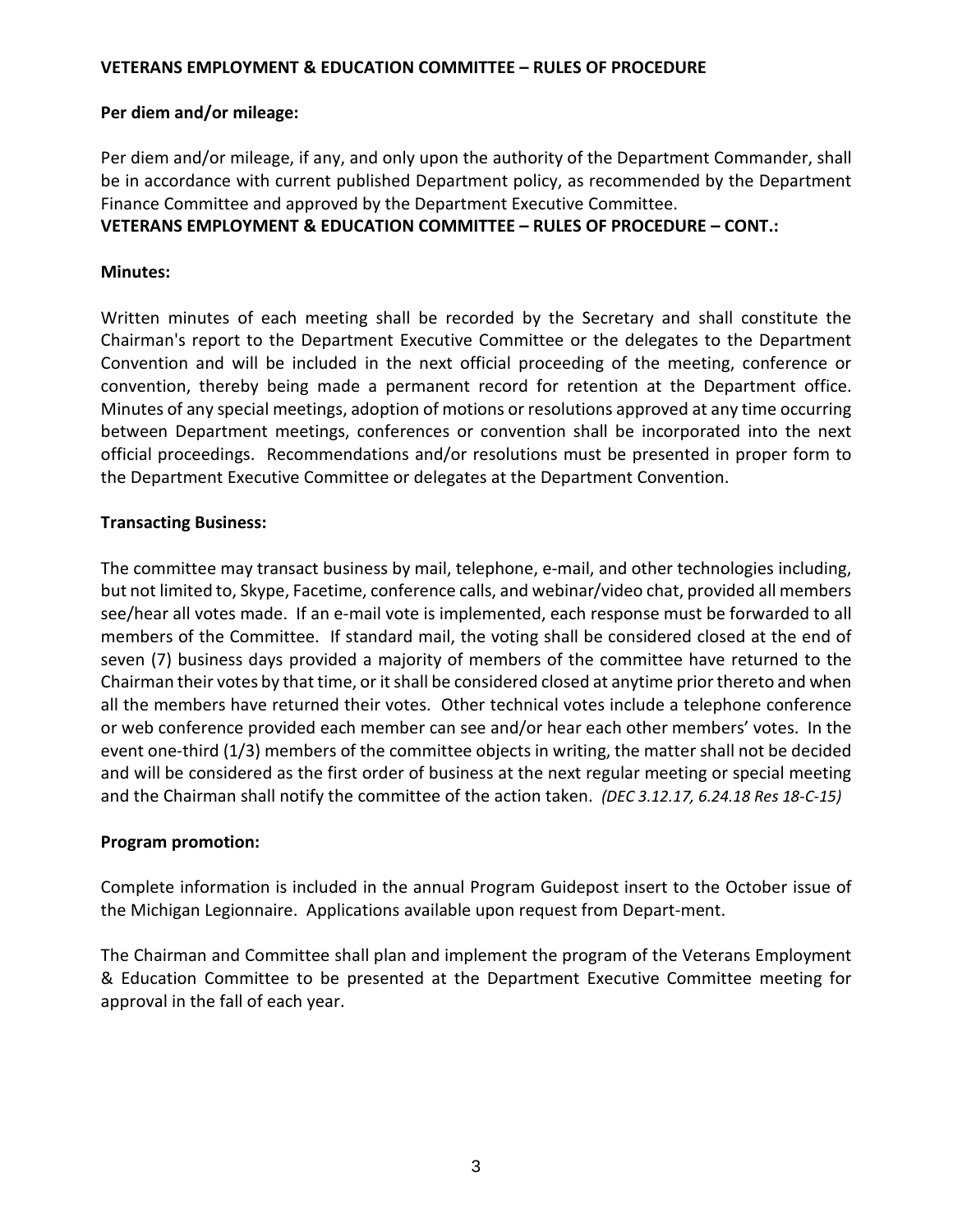## **Chairman:**

The Chairman shall preside at all meetings and, in the event of his absence, the Vice Chairman shall preside.

The Chairman and committee shall plan and implement the program of the Veterans Employment & Education Committee to be presented at the Department Executive Committee meeting for approval in the fall of each year.

An Annual Report is to be written and submitted to the Editor by May  $1<sup>st</sup>$  of each year.

The Chairman, with the Veterans Employment & Education Committee, shall implement the "Hiring Veterans" and "Employ the Handicapped Week" programs. The information on these programs must be mailed by October 15<sup>th</sup> of each year. "Hire the Veteran" returning deadline is December  $31<sup>st</sup>$  of each year. "Employ the Handicapped" forms are due May  $1<sup>st</sup>$  of each year. Immediately after the deadline date the Chairman, with the committee, should meet to judge the returning forms.

On March 15th, the "Outstanding Veteran's Employment Representative" forms and the "Employ the Older Worker" forms are to go out. The deadline date for returning both of these forms is May 15<sup>th</sup> of each year. The Chairman and committee should meet shortly after the deadline date for judging.

The cover letter and forms are made up in Department Headquarters and mailed out per the committee's direction. The Adjutant's office should be contacted well in advance of the mailing date for these letters and forms.

A copy of all cover letters and forms are attached to this procedure.

# **Procedure:**

Parliamentary procedure used to conduct meetings of this committee shall be governed by the Department of Michigan, The American Legion, Constitution and By-Laws. All questions not covered by the Department of Michigan Constitution and By-Laws will be governed by "Roberts Rules of Order Newly Revised."

# **Quorum:**

A quorum shall exist at any meeting of the Veterans Employment & Education Committee when a majority thereof shall be present, or shall have replied to mail polling. At no time shall lack of quorum prevent those present from proceeding with the program but, where there is not a quorum, no vote shall be taken.